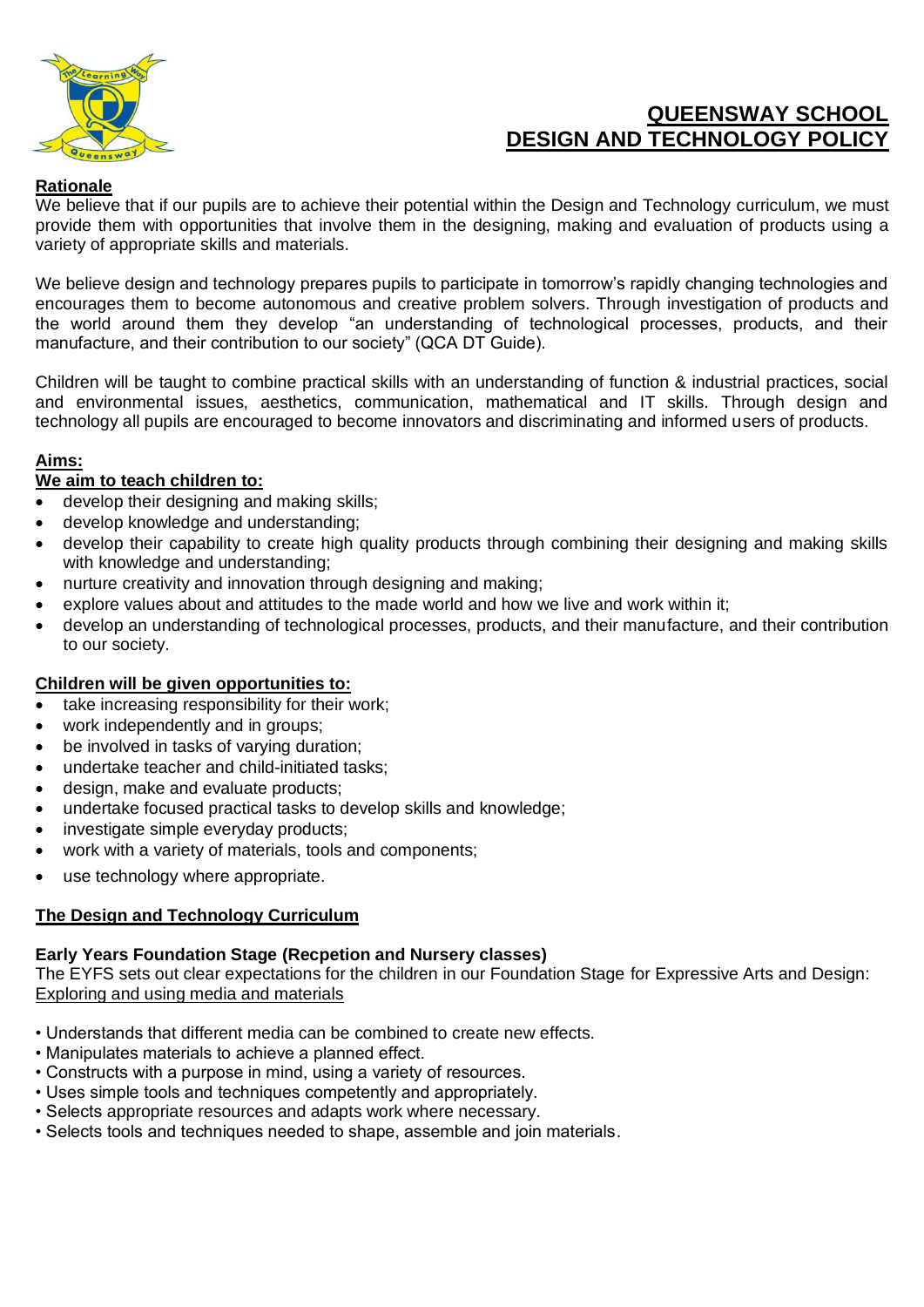These skills are encouraged inside and outside the classroom; with junk modelling and construction activities and opportunities inside and large construction and den building opportunities outside. All activities are available for the children to access themselves.

**Early Learning Goals: Children use and explore a variety of materials, tools and techniques, experimenting with colour, design, texture, form and function. Children use what they have learnt about media and materials in original ways, thinking about uses and purposes. They represent their own ideas, thoughts and feelings through design and technology.** 

#### **Planning**

Design and technology planning in school follows the requirements of the EYFS and National curriculum. The planning follows the long-term plan to ensure continuity throughout the school.

*Long-term plan*: The school's long-term plan for Design and Technology sets out the topics to be covered throughout Foundation Stage, Key Stage One and Two. They include:

- progression of skills/activities to be taught;
- progression and development of knowledge and understanding:
- units of work;
- links to the National Curriculum Programmes of Study.

*Medium term plan:* Detailed plans are linked to topics were possible and include a learning objective, lesson introduction, activity, plenary, differentiation – including challenge and question probes for our Most Able children, success criteria and resources. Plans are annotated where necessary to inform future planning. The medium-term plans identify:

- knowledge and skills needed prior to the unit;
- links with other units within the scheme;
- links with other curriculum areas:
- vocabulary to be developed;
- resources required to deliver the work;
- expectations.
- health and safety points and risk assessments.

#### **Learning and Teaching**

A range of styles of teaching is necessary for the teaching of Design and Technology. Approaches need to be related to the topic itself and to the abilities and experience of both teachers and pupils. The Progression of Skills document, alongside the Assessment grids for Design and Technology, allows teachers to introduce new skills as well as build upon the existing skills gained through previous year groups.

Our teaching at all levels shall include opportunities for

- Teacher exposition;
- Discussion techniques (pupil/pupil and pupil/teacher) appropriate practical work;
- Working alone, in groups, as a class and as a whole school
- Consolidation and practice of fundamental skills and routines;
- Use of ICT, museum resources and outside visits;
- First hand experience;
- Investigation work;
- Recording and observation
- Experience of skilled people;
- Provision of different media and resources.
- Evaluation of their own work as well as the work of others.

## **Assessment and record keeping**

Pupils are assessed against our internal assessment grids, which are based on the National Curriculum and they are used to determine whether a child is working at an age related expectations, below or above. Examples of designing, making and evaluations of projects should be used as evidence to assess.